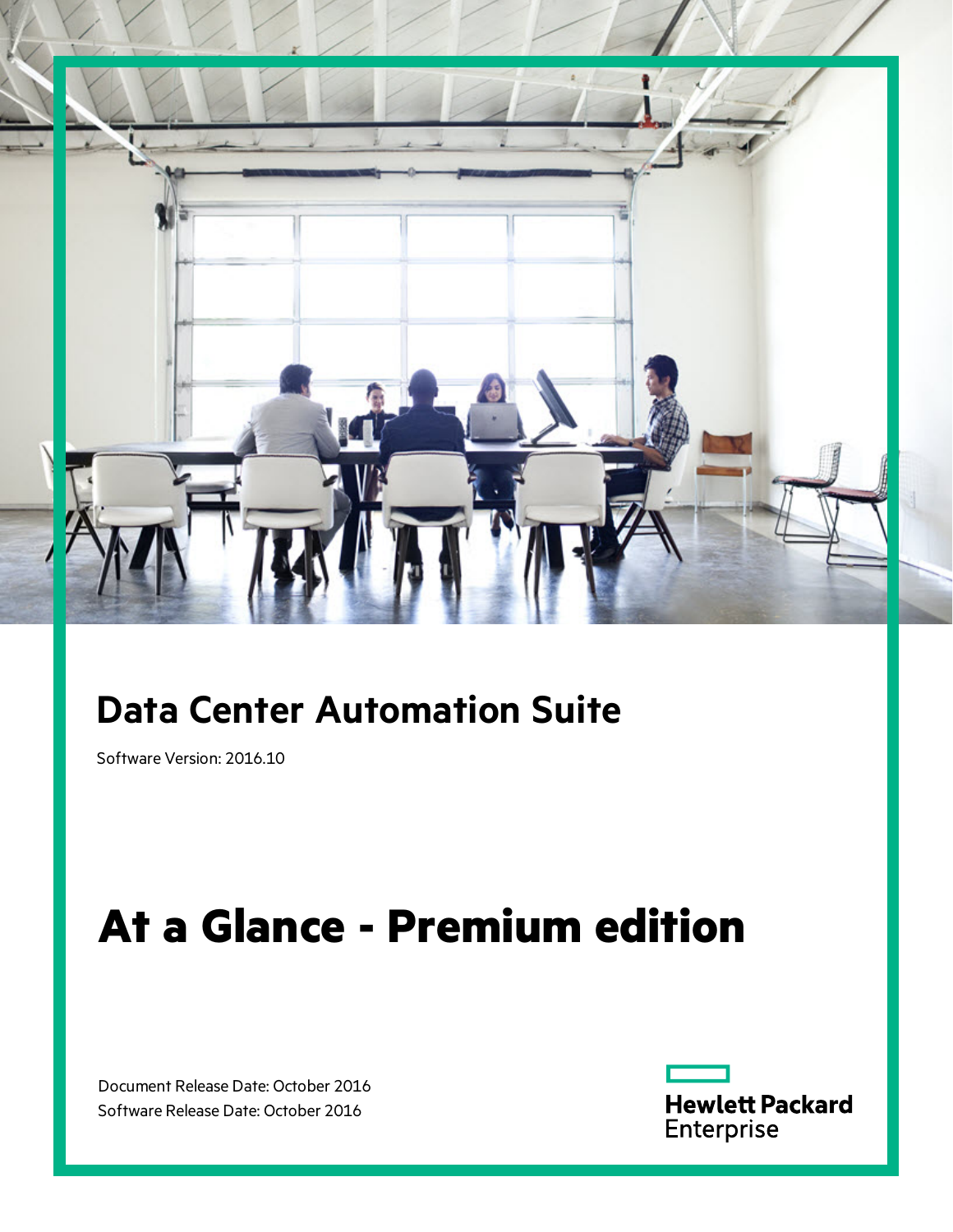#### Legal Notices

#### **Warranty**

The only warranties for Hewlett Packard Enterprise Development LP products and services are set forth in the express warranty statements accompanying such products and services. Nothing herein should be construed as constituting an additional warranty. Hewlett Packard Enterprise Development LP shall not be liable for technical or editorial errors or omissions contained herein.

The information contained herein is subject to change without notice.

#### Restricted Rights Legend

Confidential computer software. Valid license from Hewlett Packard Enterprise Development LP required for possession, use or copying. Consistent with FAR 12.211 and 12.212, Commercial Computer Software, Computer Software Documentation, and Technical Data for Commercial Items are licensed to the U.S. Government under vendor's standard commercial license.

#### Copyright Notice

© Copyright 2015 - 2016 Hewlett Packard Enterprise Development LP

#### Trademark Notices

Adobe™ is a trademark of Adobe Systems Incorporated.

Microsoft® and Windows® are U.S. registered trademarks of Microsoft Corporation.

UNIX® is a registered trademark of The Open Group.

This product includes an interface of the 'zlib' general purpose compression library, which is Copyright © 1995-2002 Jean-loup Gailly and Mark Adler.

#### Documentation Updates

To check for recent updates or to verify that you are using the most recent edition of a document, go to: <https://softwaresupport.hpe.com/>.

This site requires that you register for an HPE Passport and to sign in. To register for an HPE Passport ID, click **Register** on the HPE Software Support site or click **Create an Account** on the HPE Passport login page.

You will also receive updated or new editions if you subscribe to the appropriate product support service. Contact your HPE sales representative for details.

#### **Support**

Visit the HPE Software Support site at: <https://softwaresupport.hpe.com/>.

Most of the support areas require that you register as an HPE Passport user and to sign in. Many also require a support contract. To register for an HPE Passport ID, click **Register** on the HPE Support site or click **Create an Account** on the HPE Passport login page.

To find more information about access levels, go to: https://softwaresupport.hpe.com/web/softwaresupport/a

**HPE Software Solutions Now** accesses the HPESW Solution and Integration Portal website. This site enables you to explore HPE Product Solutions to meet your business needs, includes a full list of Integrations between HPE Products, as well as a listing of ITIL Processes. The URL for this website is [https://softwaresupport.hpe.com/km/KM01702731.](https://softwaresupport.hpe.com/km/KM01702731)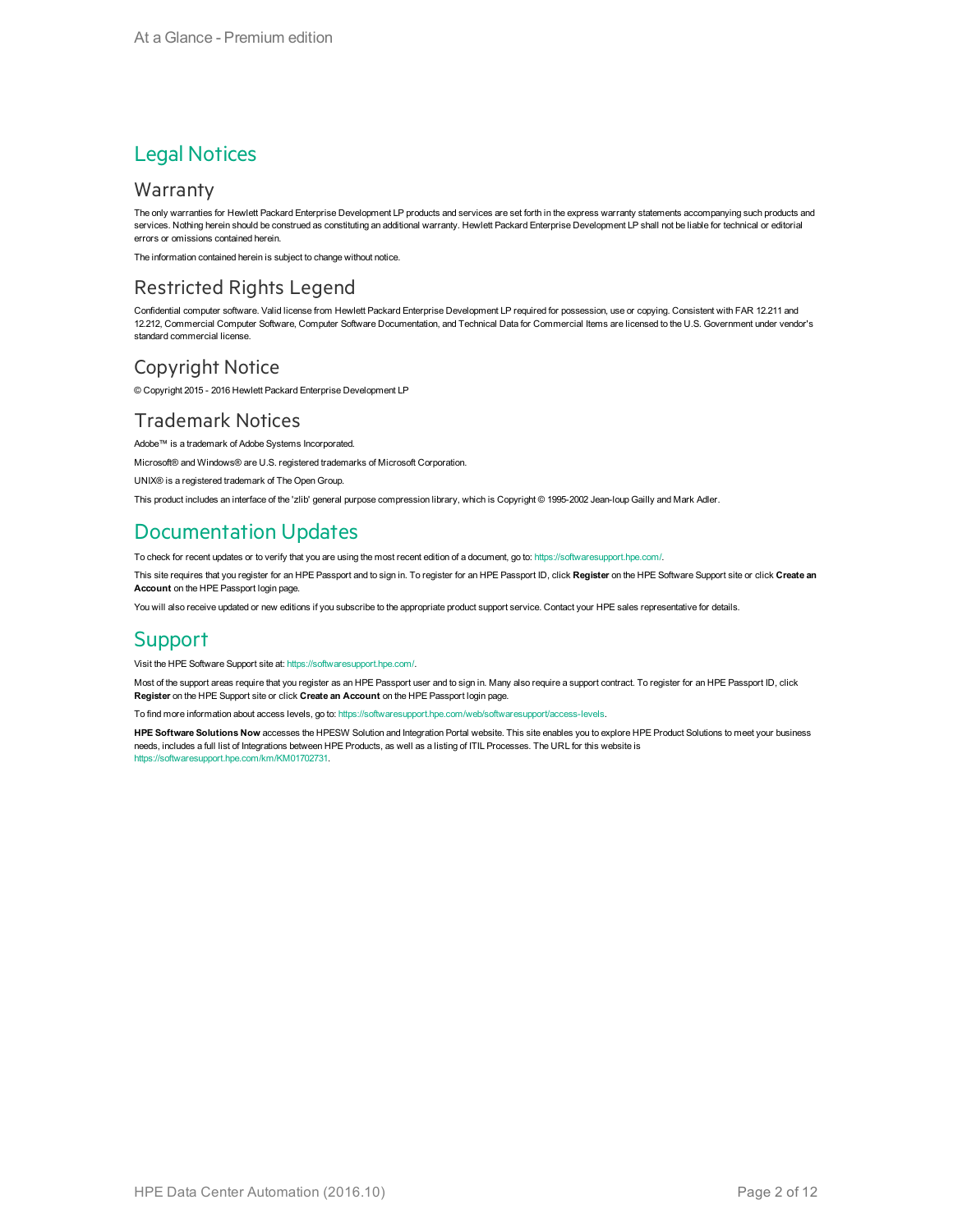# **Contents**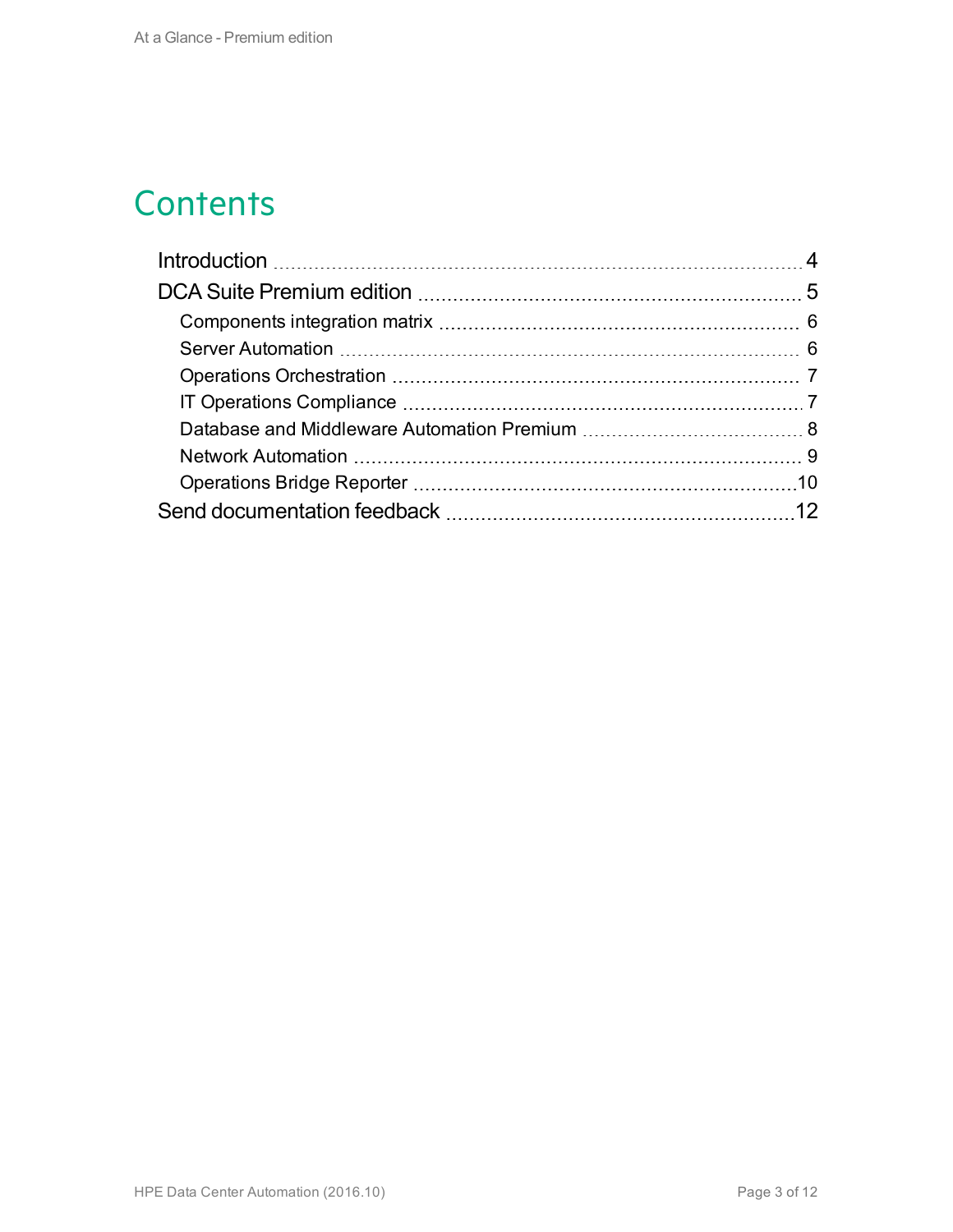# <span id="page-3-0"></span>**Introduction**

The Data Center Automation (DCA) Suite 2016.10 is a complete automation solution for standardizing and automating routine data center operations.

HPE has three editions for the DCA Suite that provide different levels of automation capabilities:

- DCA Suite Express
- DCA Suite Premium
- DCA Suite Ultimate

The DCA Suite 2016.10 Premium Edition provides tools that automate critical areas of your data center's server management, business service compliance, and IT processes, including provisioning, configuration, compliance, patching, and release management for databases and applications services.

For more information, see the DCA Suite 2016.10 Premium Edition [documentation](https://softwaresupport.hpe.com/km/KM02605725) on the HPE Software Support site.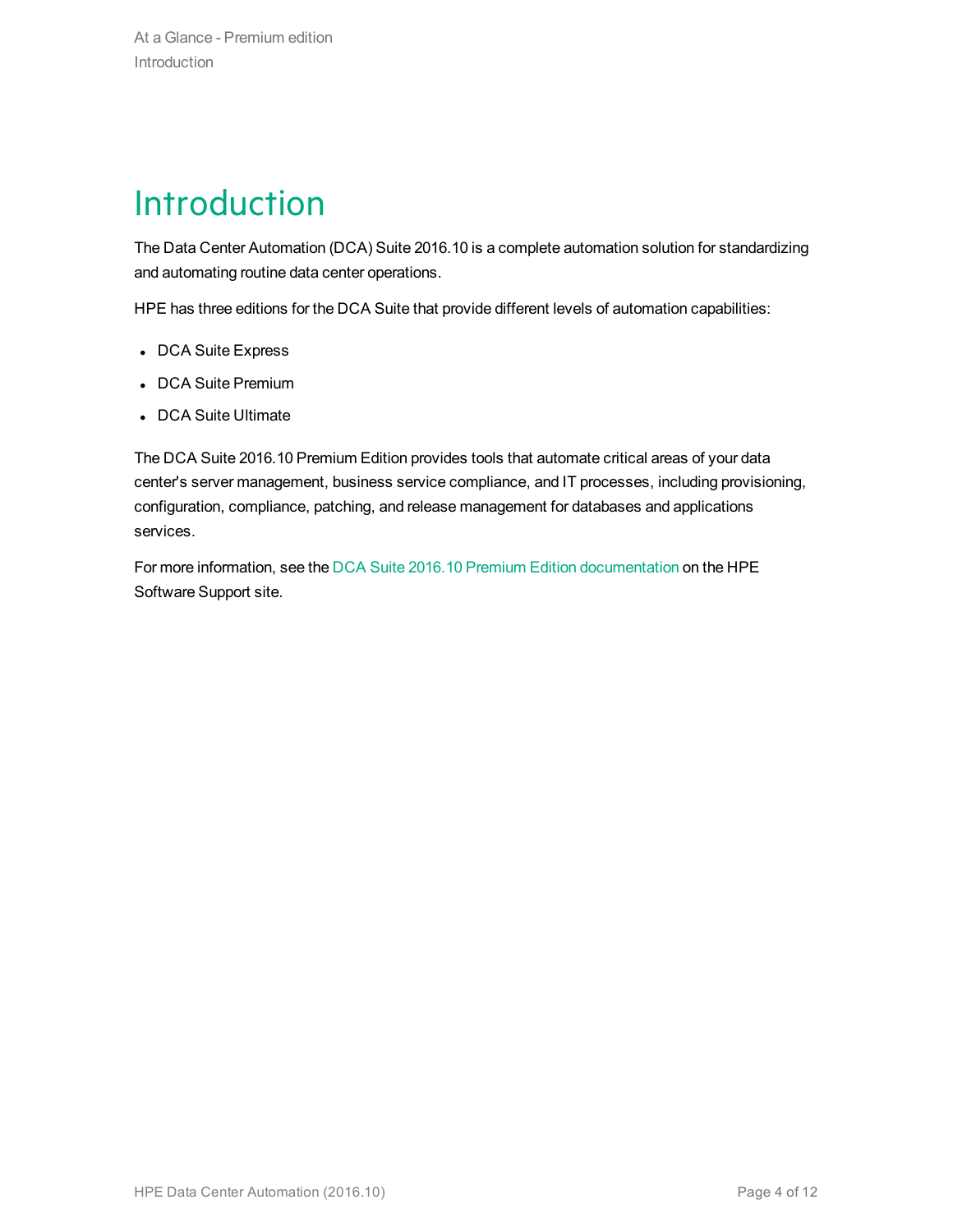# <span id="page-4-0"></span>DCA Suite Premium edition

The DCA Suite 2016.10 Premium edition is a virtual appliance solution used to manage infrastructure lifecycle management and compliance for IT.

It includes pre-integrated versions of:

- DCA Operations Portal for DCA virtual appliance
- Operations Orchestration (OO) 10.60
- Server Automation (SA) 10.50
- IT Operations Compliance (ITOC) 1.20

In addition, the following products are part of the DCA Suite Premium.

- Database and Middleware Automation (DMA) Premium 10.50
- Network Automation (NA) 10.20
- Operations Bridge Reporter (OBR) 10.00

Database and Middleware Automation is provided as a media download that can be imported into the OO component in the appliance. It is recommended that you install Network Automation on a separate server.

The DCA Suite 2016.10 Premium edition enables you to automate data center management activities including:

- Day 1 server discovery, provisioning, and configuration and virtualization management
- Day 2 software, database and middleware management, patching, audit, compliance and remediation, and infrastructure lifecycle actions across your data center

You can leverage and customize the sample out-of-the-box DCA Operations Portal automated services for day 1 and day 2 management activities, create your own, and can also tap into the rich capabilities of SA, OO, ITOC, DMA, OBR, and NA for more complex management use cases.

#### **Support details**

The DCA Suite 2016.10 Premium edition provides support for:

- **More Content:** additional supported content packs available for download
- **Audit and Remediation**: additional audit and remediation capabilities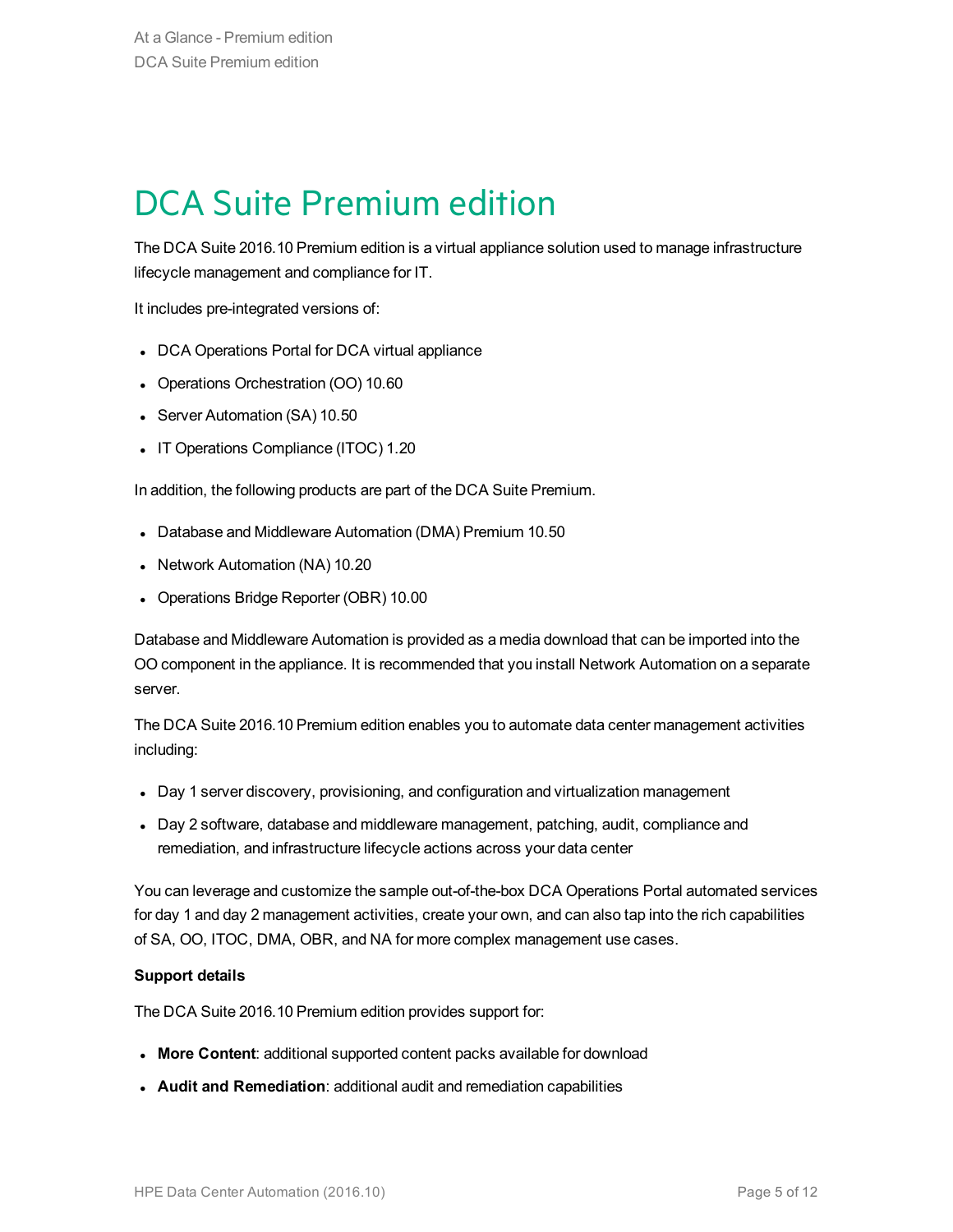- **Larger supported environment**: A single installation of the DCA Suite 2016.10 Premium edition can support up to 3000 licensed servers on a network
- <sup>l</sup> **Provisioning and managed platform**: Solaris x86 support including support for Solaris zones

|                             | <b>SA</b><br>10.50       | <b>OO</b><br>10.60       | <b>ITOC</b><br>1.20          | <b>DMA Premium</b><br>10.50 | <b>NA</b><br>10.20       | <b>OBR</b><br>10.00          |
|-----------------------------|--------------------------|--------------------------|------------------------------|-----------------------------|--------------------------|------------------------------|
| SA 10.50                    |                          | $\blacktriangledown$     | $\bullet$                    | $\qquad \qquad$             | $\bullet$                | $\bullet$                    |
| OO 10.60                    | $\bullet$                |                          | $\overline{\phantom{a}}$     | $\bullet$                   | $\bullet$                | $\overline{\phantom{a}}$     |
| <b>ITOC 1.20</b>            | $\bullet$                | $\overline{\phantom{a}}$ |                              | $\overline{\phantom{a}}$    | $\overline{\phantom{a}}$ | $\overline{\phantom{a}}$     |
| <b>DMA Premium</b><br>10.50 | $\overline{\phantom{0}}$ | V                        | $\overline{\phantom{a}}$     |                             | $\overline{\phantom{a}}$ | $\overline{\phantom{a}}$     |
| <b>NA 10.20</b>             | $\bullet$                | V                        | $\overline{\phantom{a}}$     | $\overline{\phantom{a}}$    |                          | $\qquad \qquad \blacksquare$ |
| <b>OBR 10.00</b>            | $\bullet$                | $\overline{\phantom{a}}$ | $\qquad \qquad \blacksquare$ | -                           | $\overline{\phantom{a}}$ |                              |

### <span id="page-5-0"></span>Components integration matrix

### <span id="page-5-1"></span>Server Automation

Server Automation (SA) is a data-center automation software that centralizes and streamlines many data center functions and automates critical areas of your data center's server management including the following:

- server discovery
- operating system provisioning
- operating system patching
- software provisioning
- audit and compliance
- application configuration
- application deployment
- software compliance
- reporting

#### **Virtual environment management**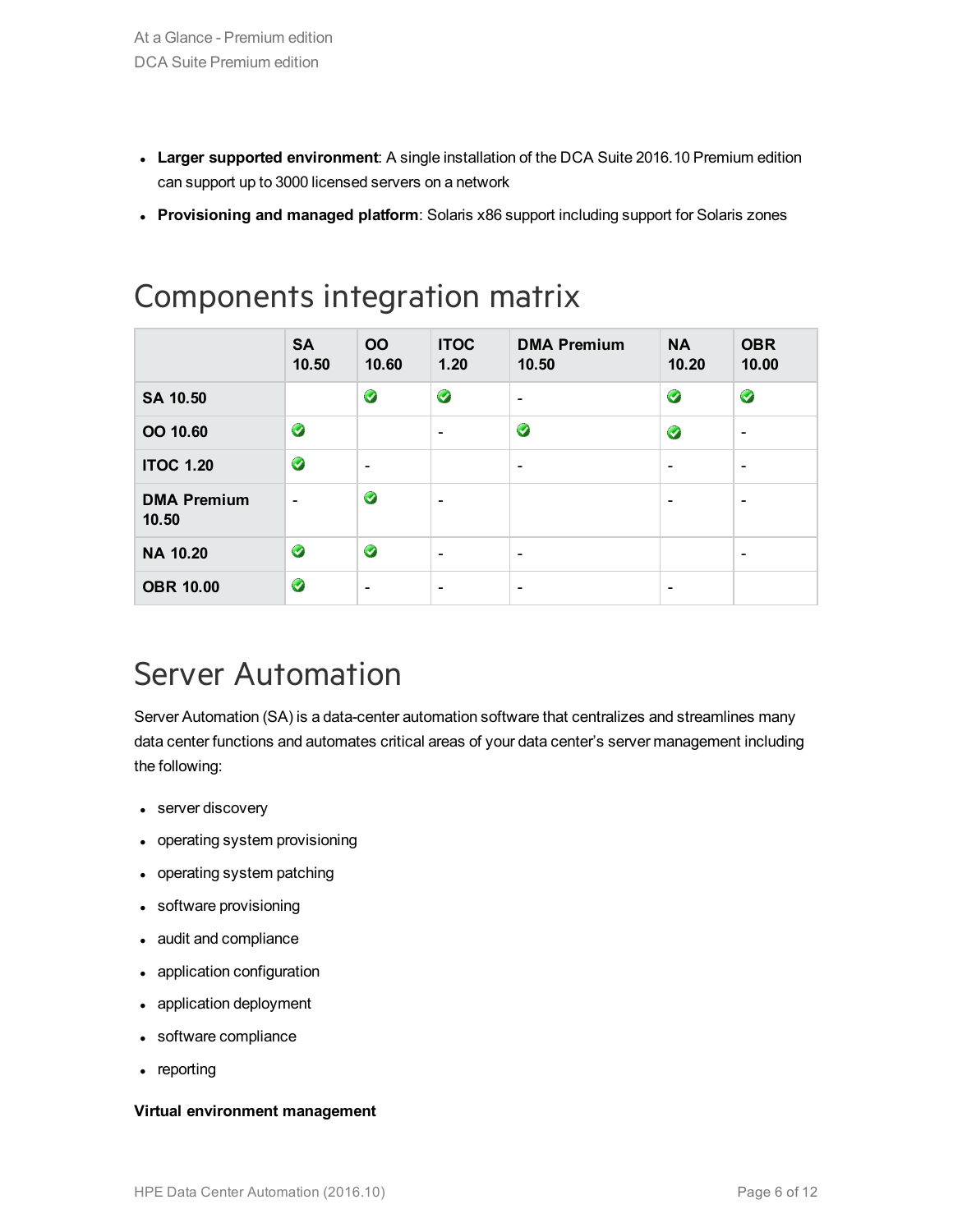You can also manage your heterogeneous virtual environment including:

- virtualization services (VSs)
- virtual machines (VMs)
- VM templates

You can provision, patch, configure, and audit all of your virtual machines the same way that you manage your physical servers.

SA enables you to make changes more safely and consistently because you can model and validate changes before you commit them to a managed server. SA provides methods to ensure that modifications you plan for your managed servers work because they have been tested before being applied, thereby reducing downtime.

For more information, see the SA documentation on the HPE Software support site.

### <span id="page-6-0"></span>Operations Orchestration

Operations Orchestration (OO) is the industry-leading solution for IT process automation and runbook automation.

OO is a system for creating and using actions in structured sequences (called flows) which maintain, troubleshoot, repair, and provision your IT resources by performing the following actions:

- checking the health, diagnosing, and repairing, networks, servers, services, software applications, and individual workstations.
- deploying applications, patching, and maintaining them by checking client, server, and virtual machines for required software and updates, and, if needed, performing the necessary installations, updates, and distributions.
- performing repetitive tasks, such as checking status on internal or external web site pages.

For more information, see the OO documentation on the HPE Software support site.

## <span id="page-6-1"></span>IT Operations Compliance

IT Operations Compliance ( ITOC) allows IT Operations users to track business service compliance against corporate and regulatory policies, making their environment compliant and therefore secure.

With ITOC, you can: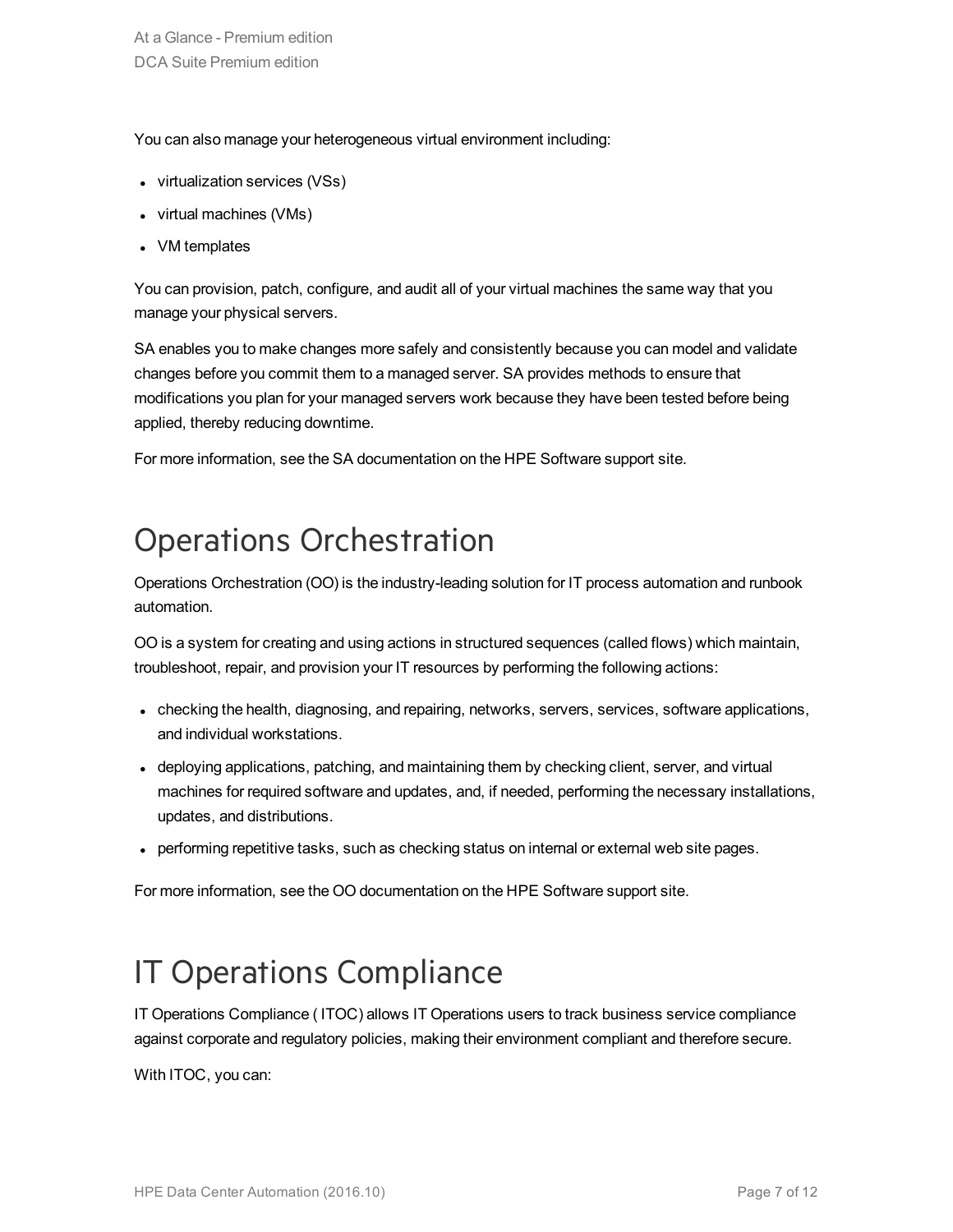- scan compliance of business services against policies in a repeatable and reliable manner
- remediate non-compliance
- provide an overall view of compliance status across policies and business services
- track exceptions of resources to requirements in the Statement of Applicability (SoA)
- track the life cycle and revisions of policies, business services, controls, and SoAs

For more information, see the IT Operations Compliance documentation on the HPE Software support site.

### <span id="page-7-0"></span>Database and Middleware Automation Premium

Database and Middleware Automation (DMA) software automates administrative tasks like:

- provisioning and configuration
- compliance
- $\bullet$  patching
- release management for databases and application servers

When performed manually, these day-to-day software administration operations are error-prone, time consuming, and difficult to scale.

DMA automates these administration tasks that take up 60-70% of a database or application server administrator's day. Automating these tasks enables greater efficiency and faster change delivery with higher quality and better predictability.

DMA provides role-based access to automation content. This enables you to better utilize resources at every level:

- end users can deliver routine, yet complex, DBA and middleware tasks.
- operators can execute expert level tasks across multiple servers including provisioning, patching, configuration, and compliance checking.
- subject matter experts can define, enforce, and audit full stack automation across network, storage, server, database, and middleware.

#### **DMA workflows**

Use a DMA workflow to performs a specific automated task, such as: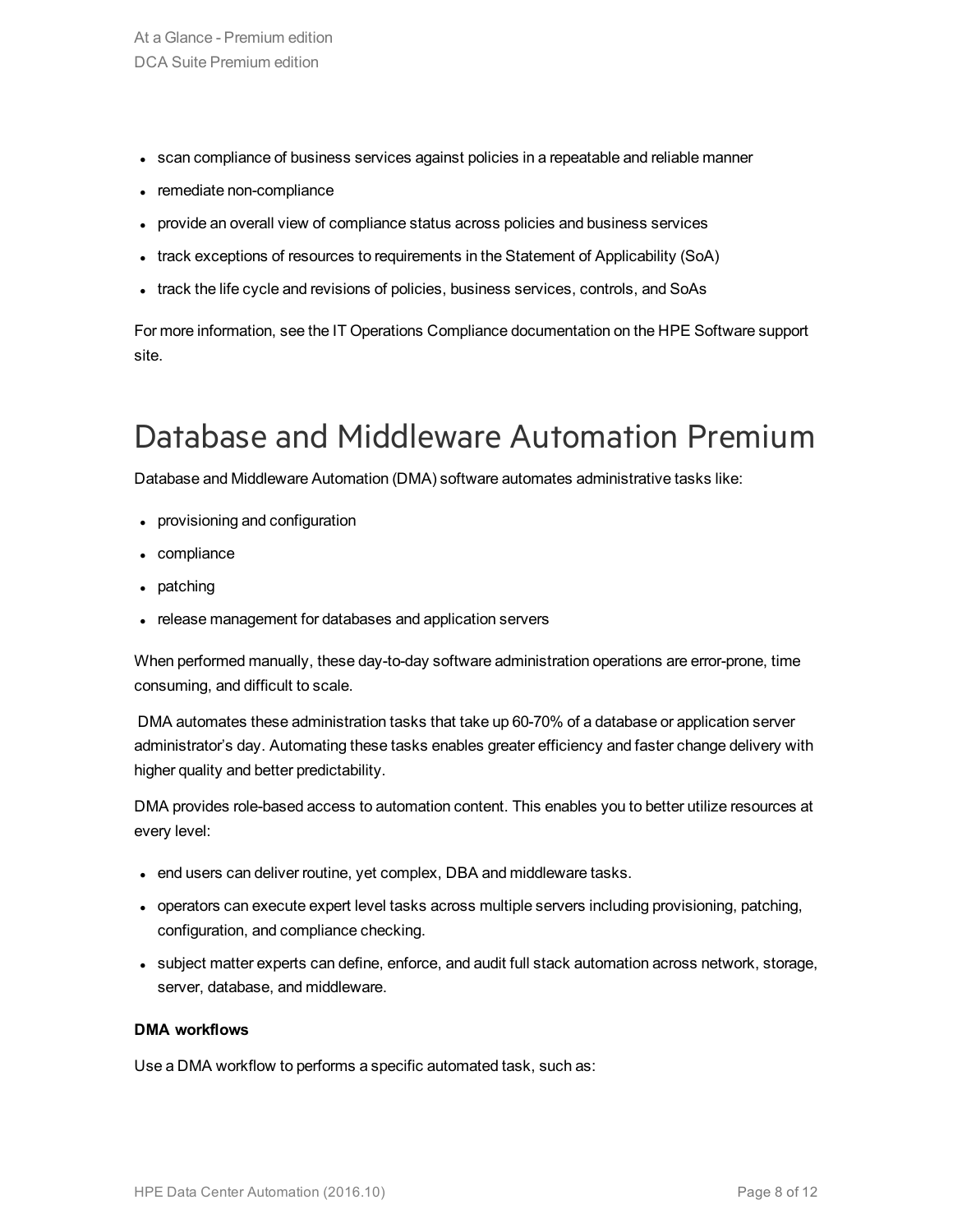- provisioning databases or application servers
- patching databases or application servers
- checking a database or application server for compliance with a specific standard

You specify environment-specific information that the workflow requires by configuring DMA parameters. You can also group related DMA workflows into a solution pack.

For more information, see the DMA documentation on the HPE Software support site.

### <span id="page-8-0"></span>Network Automation

Network Automation (NA) provides an enterprise class solution that tracks and regulates configuration and software changes across routers, switches, firewalls, load balancers, and wireless access points.

NA provides visibility into network changes, enabling an IT staff to identify and correct trends that could lead to problems, while mitigating compliance issues, security hazards, and disaster recovery risks. NA also captures full audit trail information about each device change.

Network engineers can use NA to pinpoint the following:

- which device configuration changed?
- what exactly was changed in the configuration?
- who made the change?
- why the change was made?

In addition, NA can enforce security and regulatory policies at the network level by making sure that configurations comply with pre-defined standards. The result is a resilient and maintainable network that is compliant with standards and regulations.

NA supports an array of devices from leading vendors, including Hewlett Packard Enterprise Development LP , Cisco, Nortel, F5 Networks, and Extreme, to provide insights into your network change process. NA's scalable architecture enables you to incorporate the best devices from the best vendors, and support all your devices using one tool.

For more information, see the NA documentation on the HPE Software support site.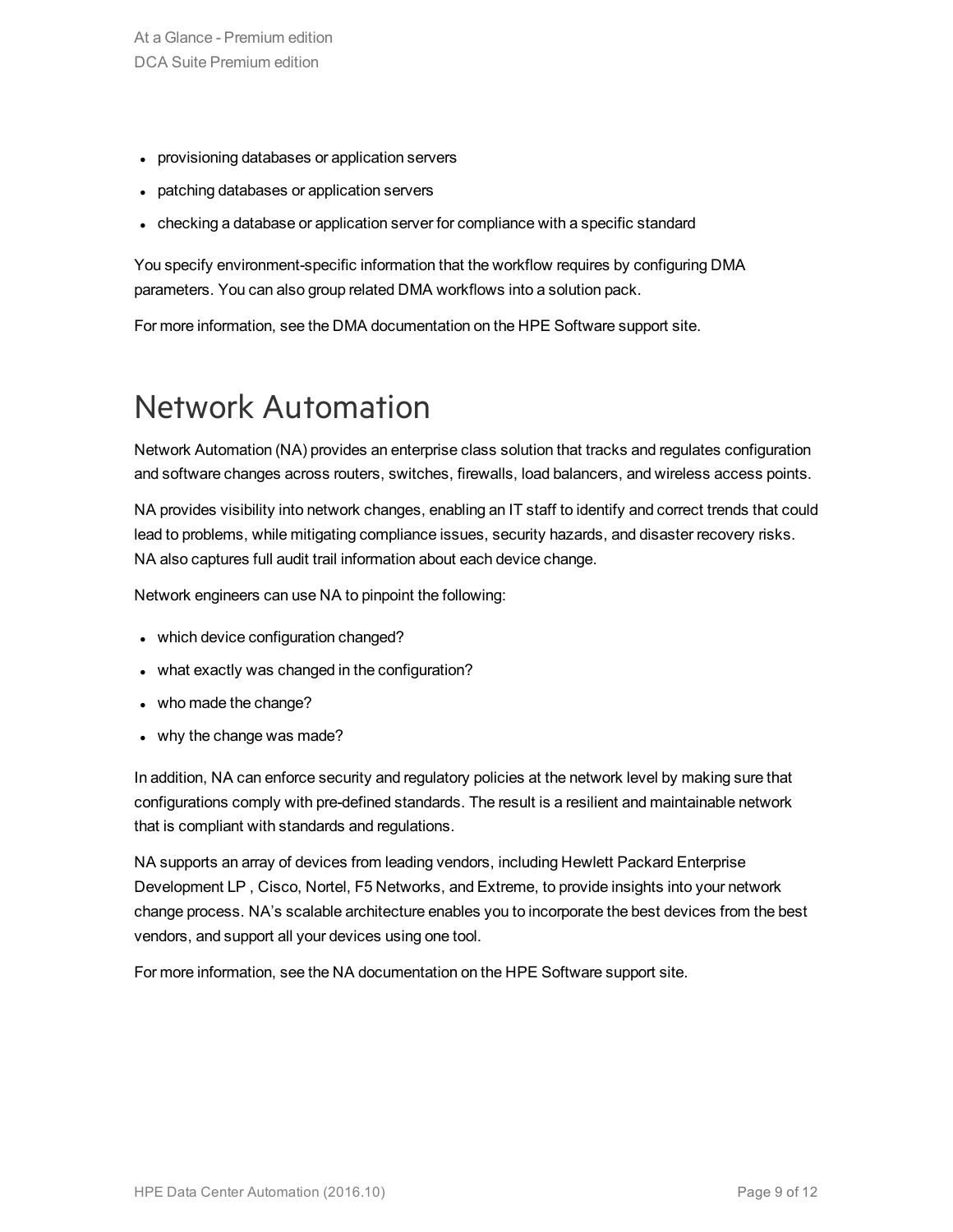### <span id="page-9-0"></span>Operations Bridge Reporter

HPE Operations Bridge Reporter (OBR) is a cross-domain historical infrastructure performance reporting solution. It leverages the topology information to show how the underlying infrastructure's health, performance, and availability are affecting your business services and business applications in the long term. HPE OBR manages the relationship of infrastructure elements to the business services at run-time by using the same topology services that are used by the products that collect the performance data from the managed nodes.

HPE OBR collects data from different data sources, processes the data, and generates top-down and bottoms-up reports with the processed data. The SAP BusinessObjects, HP Vertica database, and PostgreSQL database are embedded software component of HPE OBR.

You can use the interactive reports in HPE OBR to:

- Report and analyze the pattern of problems in your IT environment.
- Forecast IT resource performance based on historical data.
- Drill down across time boundaries for the available data. For example, you can drill down from yearly level reports to monthly and daily level reports and vice versa to analyze the pattern of problems in a specific period of time.
- Perform a custom analysis of the data using report filters.

You can use HPE OBR to determine the changes that you can make in your IT environment to improve the performance of your business services.

HPE OBR has high data retention capability. This makes it possible to maintain high performance data over a long period of time and aid in decision making.

HPE OBR provides Content Pack which is a data mart—a repository of data collected from various sources—that pertains to a particular domain, such as system performance or virtual environment performance, and meets the specific demands of a particular group of knowledge users in terms of analysis, content presentation, and ease of use.

Content Packs contain the rules that define how the metrics will be collected, transformed, and aggregated in the reports. A typical Content Pack defines the metrics for a specific domain along with the necessary rules for analysis required in that domain.

HPE OBR allows you to perform the following functions: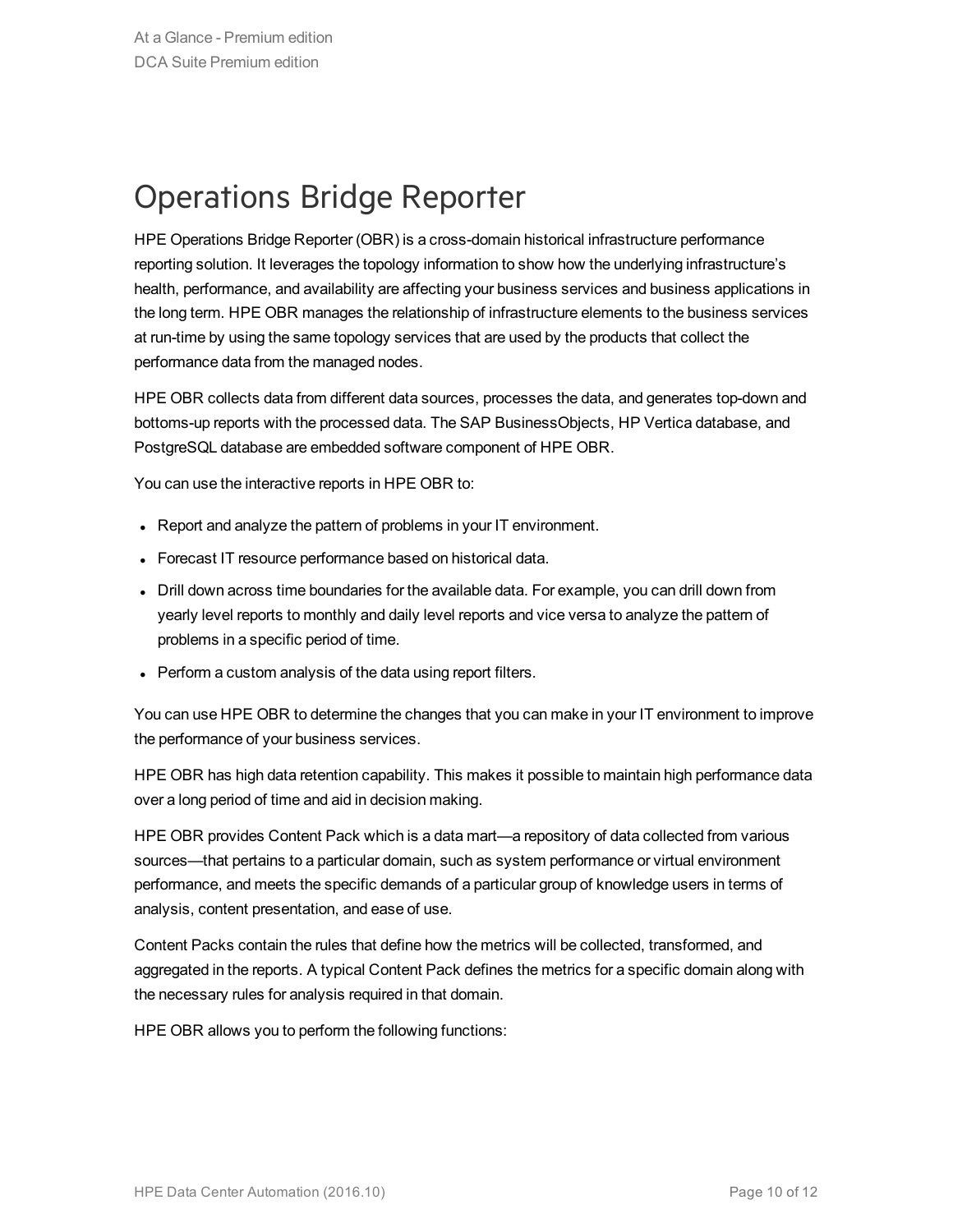- Create your own Content Packs. HPE OBR provides Content Development Environment (CDE) to create new Content Packs and customize existing Content Packs.
- Customize and extend the out-of-the-box Content Packs provided in the product.
- Create your own groups for reporting. For example, you can create groups based on the business management chain or business functions.

For more information, see the OBR documentation on the HPE Software support site.